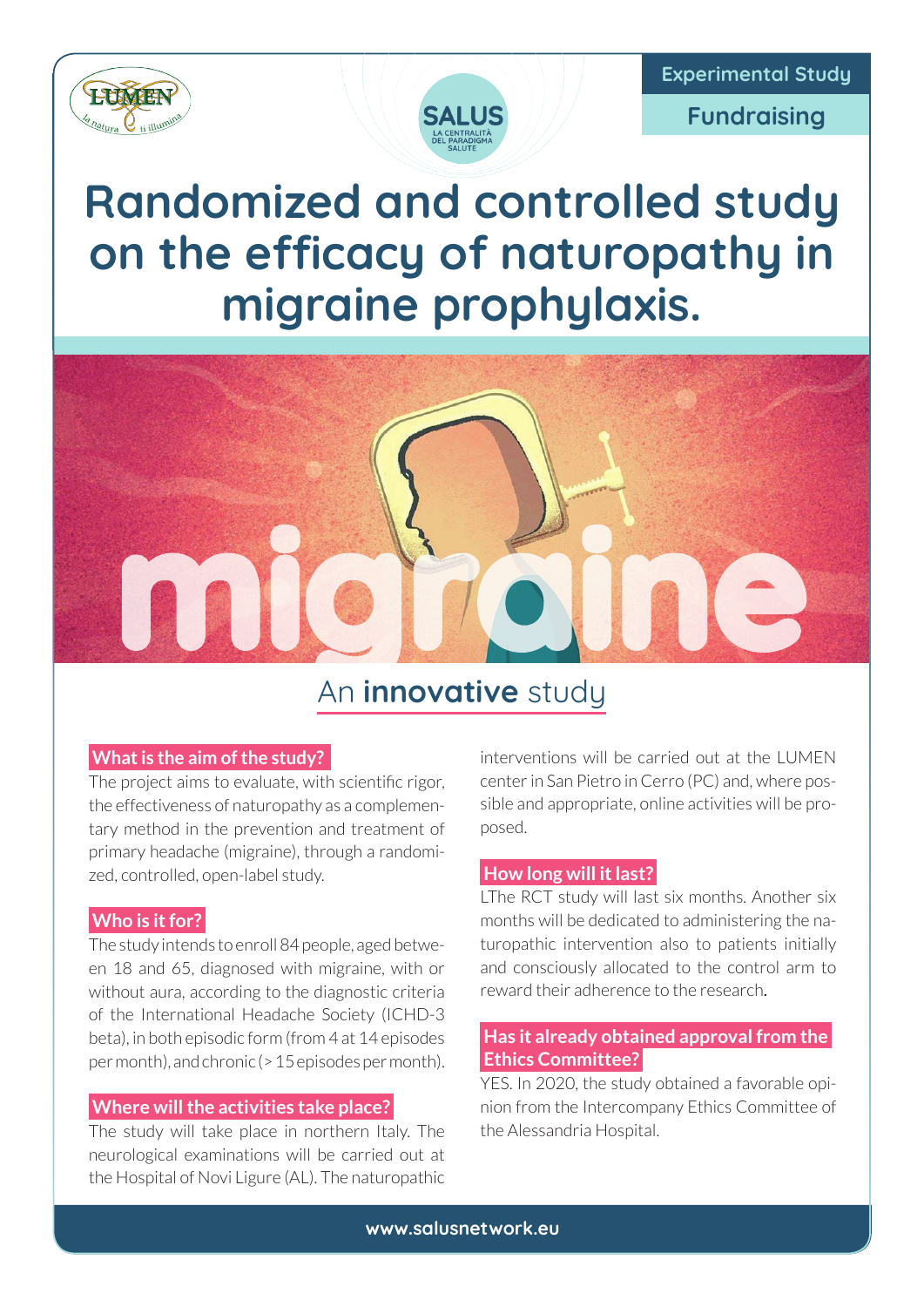

#### **Because headache is the second disabling disease in the world**

Primary, episodic and chronic headaches are diseases characterized by a high prevalence in the general population; in particular, migraine affects about 25% of women of childbearing age, in which it is classified according to the WHO in 2nd place among the disabling diseases.

#### **Because it is a study of high ethical value**

The naturopathic intervention acts on lifestyles and, as evidenced by the scientific evidence currently available, by this nature involves a lower environmental impact, lower consumption of animal proteins, greater prevention on chronic degenerative diseases and a reduction in social costs compared to conventional interventions, in particular pharmacological. The study also has another intrinsic ethical aspect to the research design: the naturopathic intervention will also be offered to the control arm at the end of the first six months of monitoring.

#### **Because acting on lifestyles is a protective factor in general for health, even for infections**

The lack of a pervasive and effective health promotion strategy has made the Italian population, especially the elderly, more fragile and vulnerable, even to infections. This study, focusing on health promotion through lifestyles, acts as a pivotal example of preventive medicine.

#### **Because it has highly scientific and internationally relevance**

LThe study is a Randomized Controlled Trial (RCT), so it has the highest level of scientificity possible for an intervention study. Furthermore, at an international level, there is a lack of studies based on evidence of efficacy (EBM) on interventions related to Traditional and Complementary Medicine (T&CM), despite an increasing number of people who turn to this sector: therefore it represents a rarity worldwide.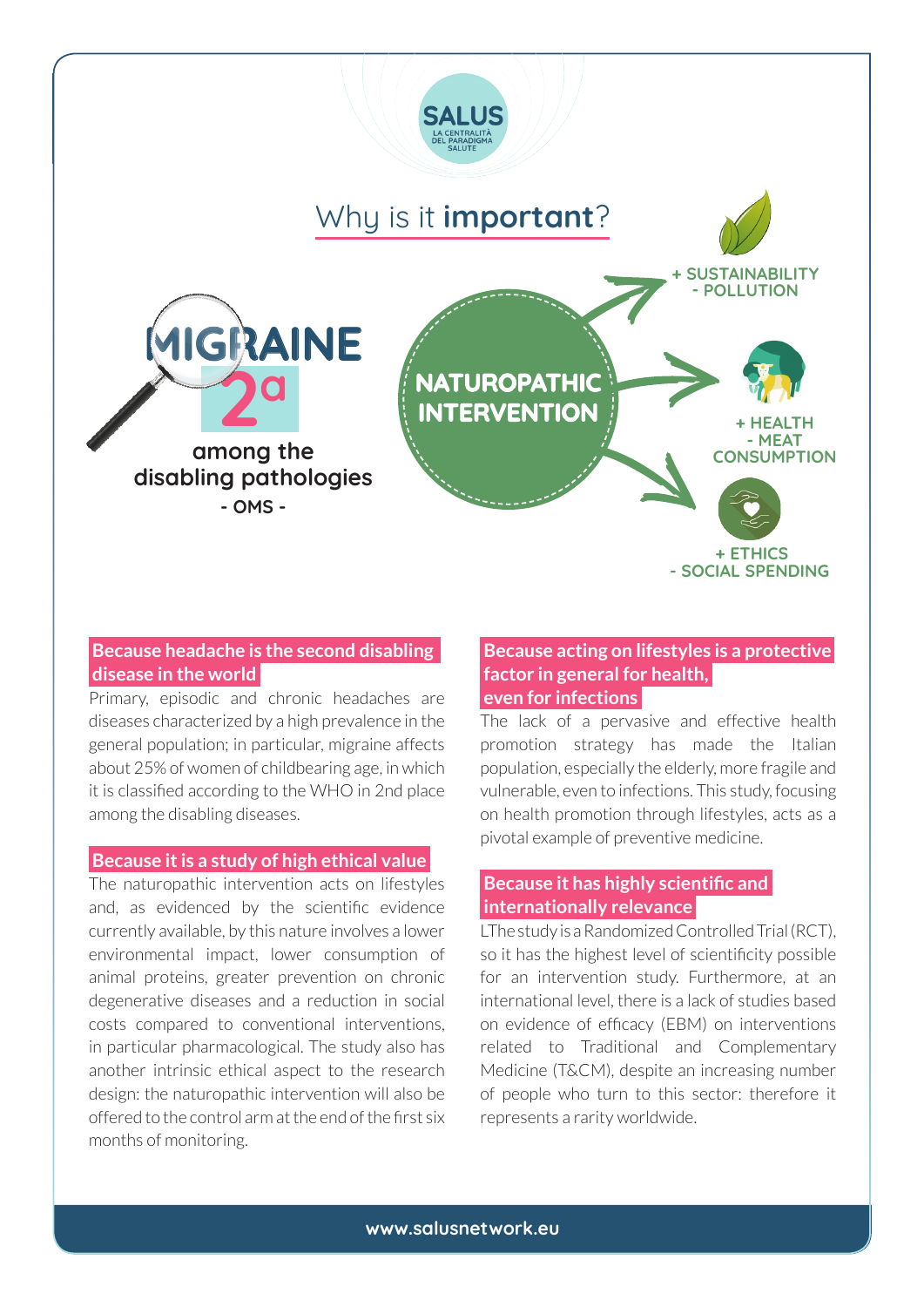

### Why **support** it?



#### **It collects scientific evidence to change paradigma**

To promote a paradigm shift that places health promotion and environmental sustainability at the center, there is also a need to collect scientific evidence that demonstrates the concrete impact and tangible effects of a new model of primary care that collaborates with care.

#### **Advantages offered to sponsors**

Those who decide to sponsor the study will have the opportunity to define with LUMEN APS a communication plan that can give the company the visibility it deserves.

The sponsors will also have the opportunity to offer, at advantageous conditions, some corporate welfare proposals based on the SALUS principles to their employees. The proposals, managed by Vis Naturae scarl, are visible on the website: www.naturopatia.org/welfare-aziendale

#### **Advantages offered to those who donate**

Those who support the study with a donation will receive valuable information on promoting their health through small and healthy daily habits and, based on the size of the donation, will also have the opportunity to personally experience some of the proposals contained in the experimental protocol, staying for a few days at the LUMEN center. Donations are deductible or deductible in the annual income tax return by the natural and legal persons who have made the donation, within the limits and in the manner established by italian law. LUMEN APS certifies that it possesses all the subjective and objective requirements required by italian Legislative Decree n. 117/2017.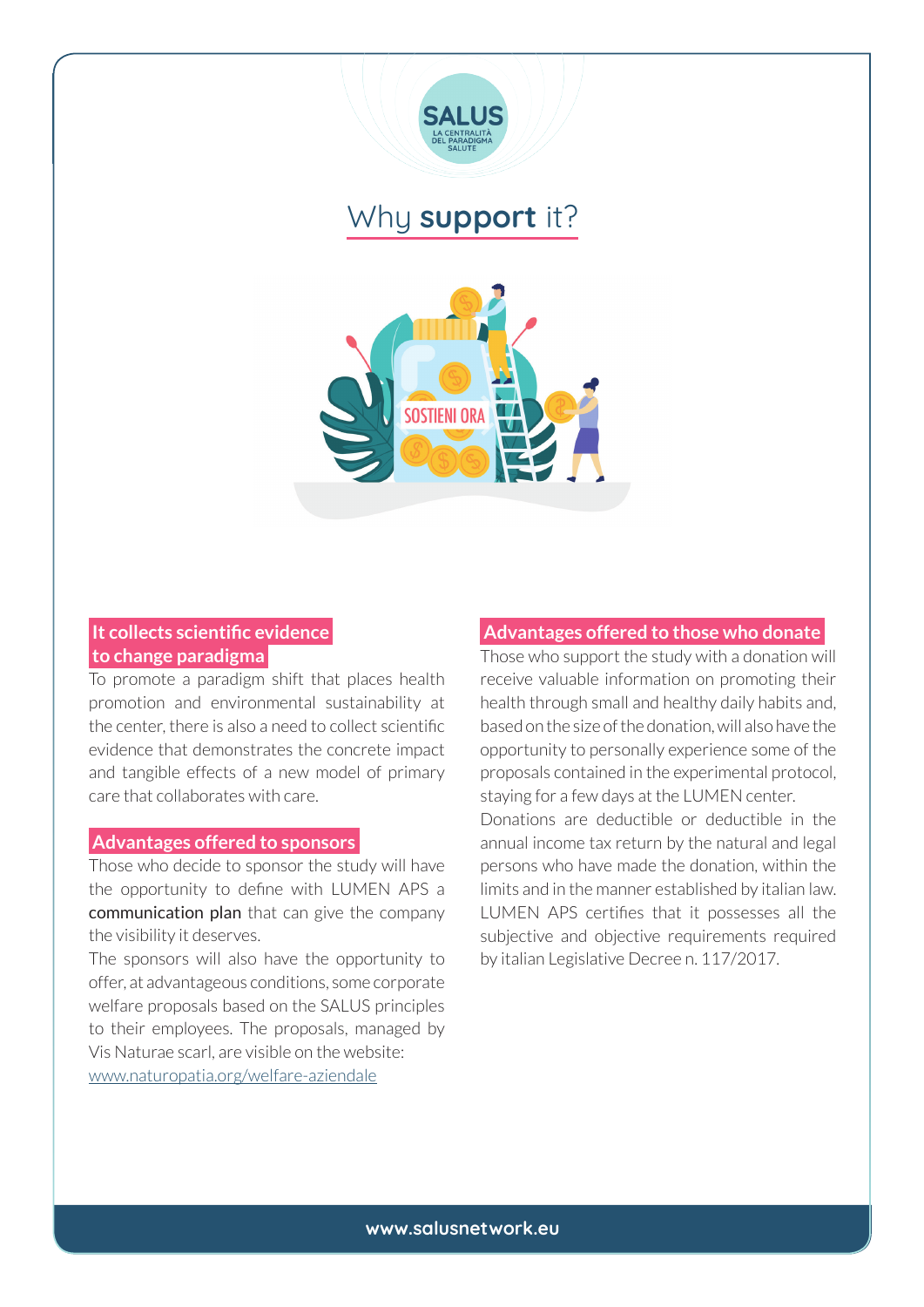

### What is the **fundraising goal**?

The project has an estimated cost of  $\epsilon$  163,300. Of these  $\epsilon$ 52,800 are already covered as a co-financing share (32%). The remaining 68%, equal to **€ 110,500**, must be found through the forms of non-repayable financing, donation or sponsorship.



### **€ 52.800**

### Who will lead it?

#### **Coordinating Center**



Ospedale S. Giacomo Novi Ligure (AL) - reparto Neurologia

#### **Organization that promotes the study**



LUMEN APS - San Pietro in Cerro (PC)

#### **Professional partner**



Vis Naturae scarl - Piacenza

**www.salusnetwork.eu**